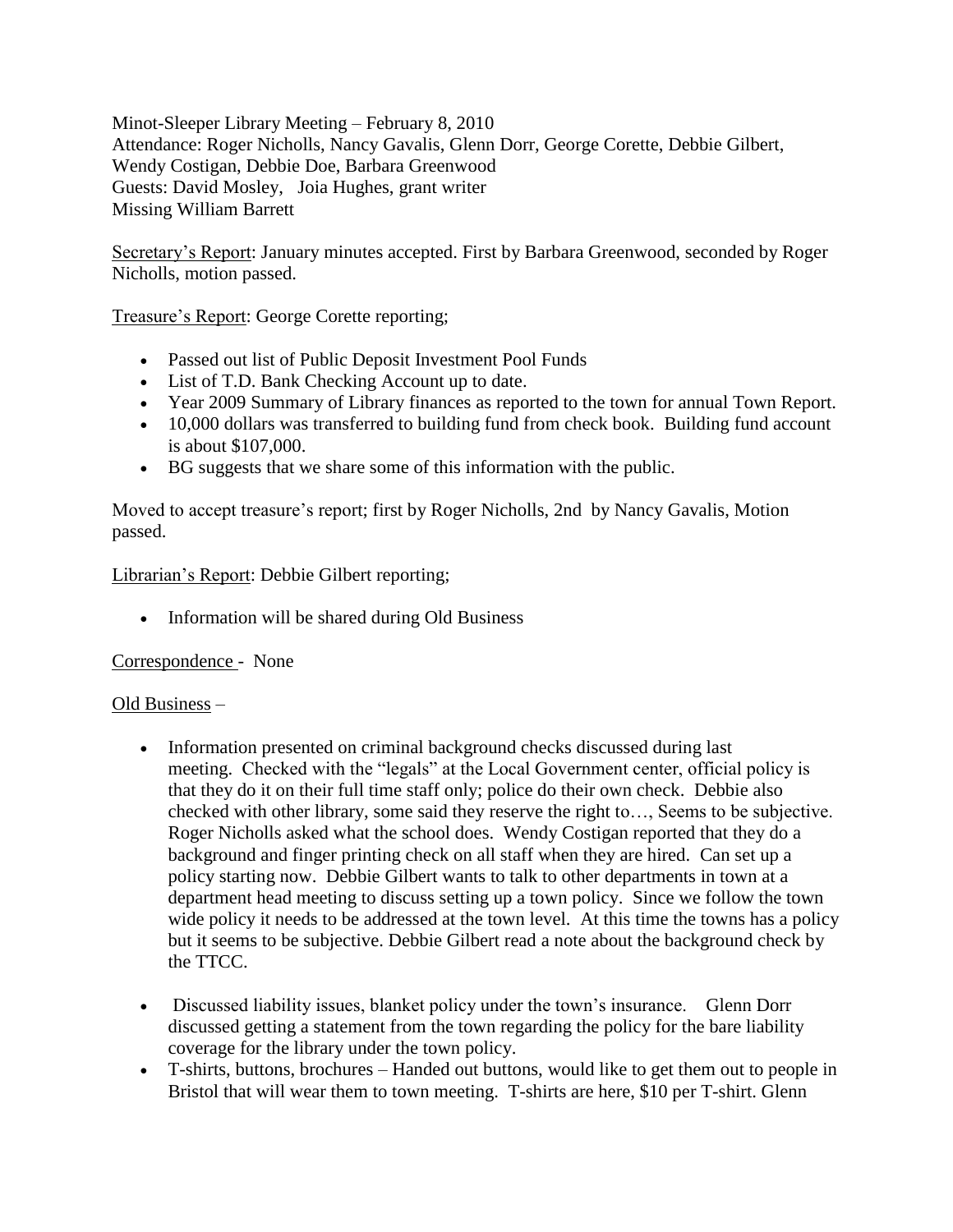Dorr asked if it would cost more to make the picture of the library on the T-shirt bigger. . Talked about making new T-shirts with the addition it when the new addition warrant article passes.

- Debbie Gilbert said it would take another set-up fee of \$50. Trustees said they like the way it was. Debbie handed out Minot-Sleeper Library brochures to be shared with interest people, handed out at Election Day. Discussed mailing it out to Bristol registered voters on per household. Suggestion to do a cover letter to include with the brochure. Recommended to make 3,000 copies, full color. Going to be printed by an online printing company recommended by Becky Burke. Trustees stated that the brochure looks good. Motion made to buy the brochures, purchase a mailing list and postage for the mailing list. 1st by George Corette, 2nd Barbara Greenwood, motion passed.
- 125th Celebration plans; cake to be created by the Cornucopia Bakery, punch will also be served. Friends are getting balloons to decorate; first 100 people will get a Christmas ornament. Will be served up-stair, Debbie Gilbert is going to have displays around the library so visitors can move throughout the library. 2 large computer monitors will be used to present PowerPoints. T-shirts and brochures will be available. Marsha Morris will be here to cover it for the newspaper, Becky Burke (Town Crier) will be doing an articleFly through – Is done and is on the computer running for patrons to view when they visit the library.

## New Business –

Joia Hughes , the grant writer for the town of Bristol, came to talk about possible grants, USDA workshops Bristol is in an area that can apply for a 35% grant for development cost. Also shared information on loans. USDA has better terms for finance 4% money, loan no pre-payment penalties, 30 years. USDA issues the grant but it is held and administered by a local bank. Moose plate, conservation, arts and culture, and preservation. Can use grants to pay back this type of loan. Joia encourages us to apply for the loan and do the warrant article. Grant loan applications by March 13th. Moose plate by March 31. Hand picked something out of the project that can be covered by smaller grants. Minot was one of the founding fathers of Concord. Use that part to help with get grants. Federal Home Loan Investment Bank is another idea. Start with Grant Loan Application. Need letters of support. Address "to whom it may concern." Debbie Gilbert understands and will direct.

- New Hampshire Charitable Foundation has two types of grants. Express grants and committee impact grants
- Discussed the language of the warrant article, includes the top level and a way to pay it off. Agree to keep the warrant article as written. Encourage Debbie Gilbert to share that with the town manager. Let him know that we are committed to looking for other means of raising money. 1.7 million dollar project; want to reduce it with donations and grants to pay off principle.
- 23rd of February doing presentation for the Lions Club at 7 pm. They are trying to get on the Rotary Club agenda. Want to make personnel contact before the end of February. David Mosley suggested that it would be good to set up a time during the hours that the library would be open to invited people to attend a presentation. Need to